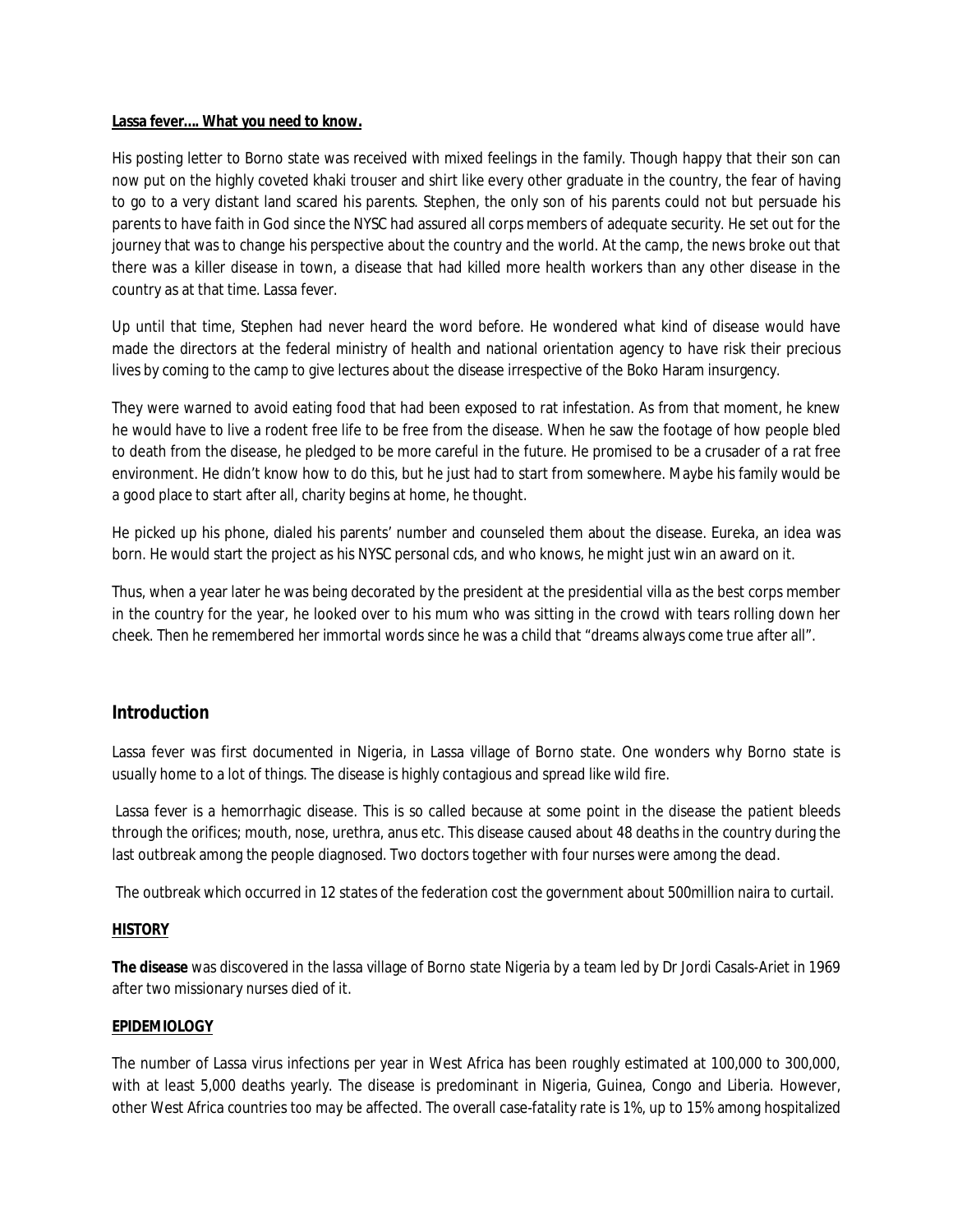patients. Death usually occurs within 14 days of onset in fatal cases. The disease is especially severe late in pregnancy, with maternal death and/or fetal loss occurring in greater than 80% of cases during the third trimester.

Lassa fever occurs in all age groups and in both men and women. Persons at greatest risk are those living in rural areas where Mastomys are usually found, especially in areas of poor sanitation or crowded living conditions. Health care workers are at risk if proper barrier nursing and infection control practices are not maintained.

Incidence is highest during dry season but transmission occurs all year round.

# **MODE OF TRANSMISSSION**

A multi-mammate rat by the name Mastomys Natalensis is the vector responsible for the transmission of the disease. This multi breast rat does not die when infected with the disease; rather it carries it around and passes it out in the urine, feaces and saliva. Therefore, when this multi-mammate rat urinated or defecated on food items, the items becomes infected. When the rat eats a food items, it transfers the virus from its saliva to the food item, making any individual that eats the food to be at risk.

The other mode of transmission is through human contact. When an infected person comes in close contact with an uninfected person, the virus can be transmitted from the body fluids to the uninfected person. The body secretions include saliva, blood, semen, sweat, urine, and faeces. Therefore health workers should be careful while taking samples from patients as well as when administering drugs.

However, there is no evidence as at now to support airborne transmission.

# **Clinical symptoms.**

After an incubation period of six to twenty-one days, an acute illness with multi-organ involvement develops. Nonspecific symptoms include fever, facial swelling, and muscle fatigue, as well as conjunctivitis and mucosal bleeding. The other symptoms arising from the affected organs are:

- Gastrointestinal tract
	- o Nausea
	- o Vomiting (bloody)
	- o Diarrhea (bloody)
	- o Stomach ache
	- o Constipation
	- o Dysphagia (difficulty swallowing)
	- o Hepatitis
- Cardiovascular system
	- o Pericarditis
	- o Hypertension
	- o Hypotension
	- o Tachycardia (abnormally high heart rate)
	- Respiratory tract
		- o Cough
		- o Chest pain
		- o Dyspnoea ( difficulty in breathing)
		- o Pharyngitis (sore throat)
		- o Pleuritis
- Nervous system
	- o Encephalitis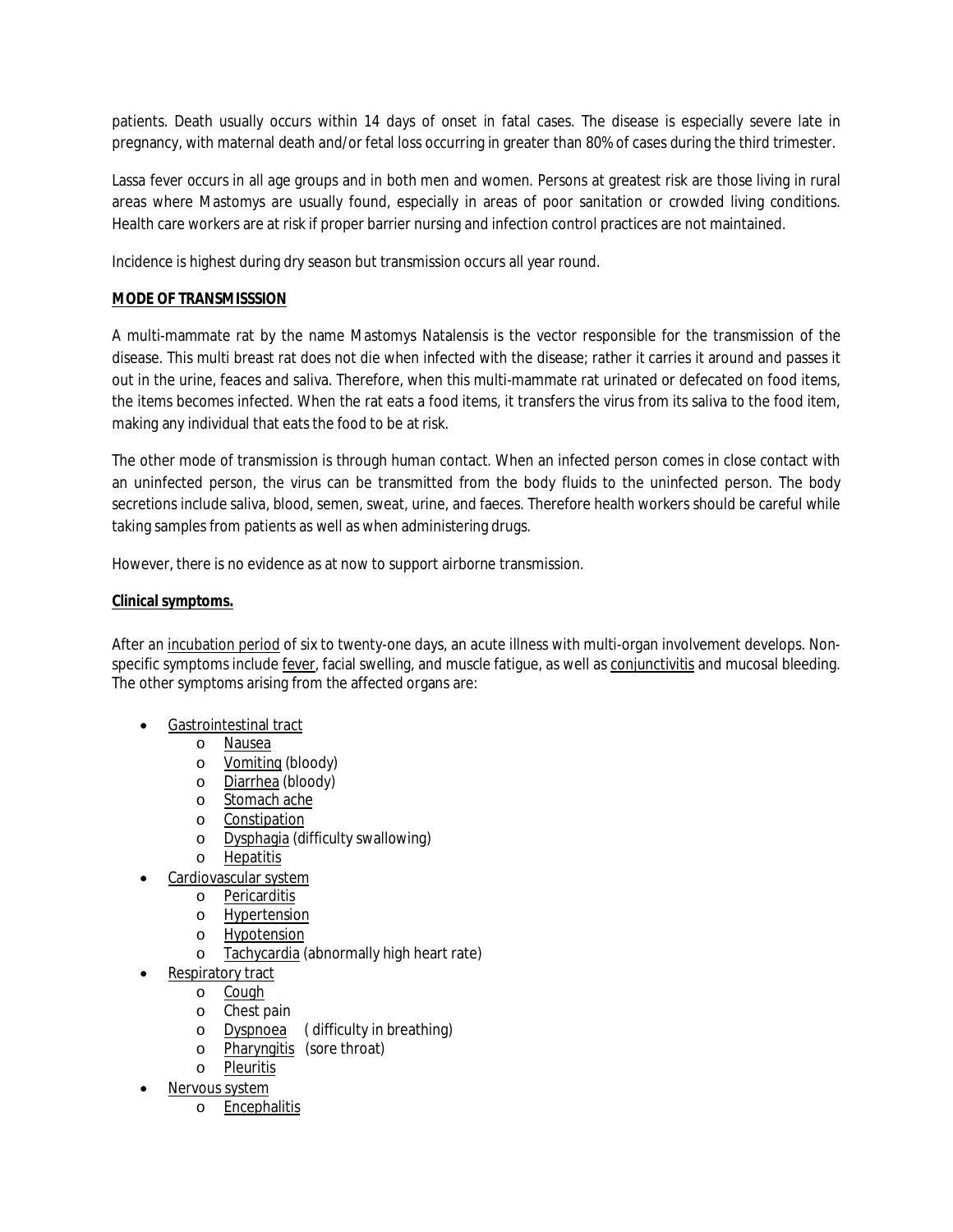- o Meningitis
- o Unilateral or bilateral hearing deficit
- o Seizures

Clinically, Lassa fever infections are difficult to distinguish from other viral hemorrhagic fevers such as Ebola and Marburg, and from more common febrile illnesses such as malaria.

The virus is excreted in urine for three to nine weeks and in semen for three months. The implication of this is that patients that have recovered from the illness must not have sex for three months and should still be handled with care as they can still transmit the disease.

## **LABORATORY INVESTIGATION**

There is a range of laboratory investigations that are performed to diagnose the disease and assess its course and complications. ELISA test for antigen and IgM antibodies gives 88% sensitivity and 90% specificity for the presence of the infection. Virus isolation technique can be done in some specific laboratory, including Eruwa in Edo State of Nigeria. Other laboratory findings in Lassa fever include lymphopenia (low white blood cell count), thrombocytopenia (low platelets), and elevated aspartate aminotransferase (AST) levels in the blood.

## **Treatments**

All patients suffering from the disease should be treated in an isolated ward with proper waste disposal technique.

The only potent medication approved so far is antivirus called Ribavirin. Ribavirin, when given early in the disease, first week of illness specifically, has been found to reduce mortality and hospital stay. Because most of the deaths that occur are as a result of shock from excessive bleeding, it is necessary to maintain the patients on intravenous fluid. When necessary, whole blood transmission should be given.

When Lassa fever infects pregnant women late in their third trimester, it is necessary to induce delivery for the mother to have a good chance of survival. This is because the virus has an affinity for the placenta and other highly vascular tissues. The fetus has only a one in ten chance of survival no matter what course of action is taken; hence focus is always on saving the life of the mother. Following delivery, women should receive the same treatment as other Lassa fever patients.

# **Prevention**

Prevention of Lassa fever in the community centers on promoting good "community hygiene" to discourage rodents from entering homes. Effective measures include storing grain and other foodstuffs in rodent-proof containers, disposing of garbage far from the home, maintaining clean households and keeping cats. Because Mastomys are so abundant in endemic areas, it is not possible to completely eliminate them from the environment.

Family members and health care workers should always be careful to avoid contact with blood and body fluids while caring for sick persons. Routine barrier nursing precautions probably protect against transmission of Lassa virus in most circumstances. However, for added safety, patients suspected to have Lassa fever should be cared for under specific "isolation precautions," which include the wearing of protective clothing such as masks, gloves, gowns, and face shields, and the systematic sterilization of contaminated equipment.